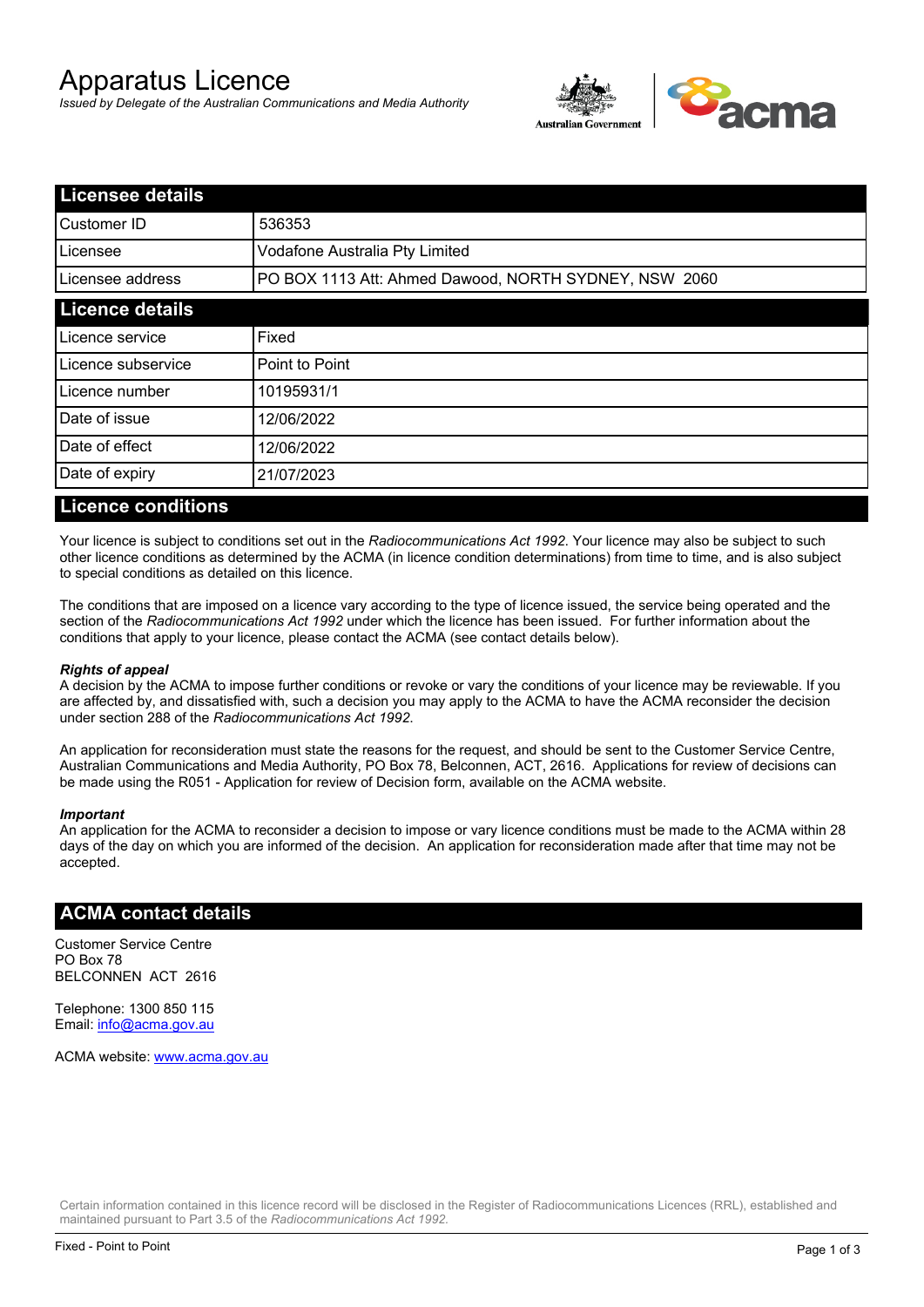# **Advisory Notes applying to licence no.: 10195931/1**

Conditions applicable to the operation of Point to Point station(s) authorised under this licence can be found in the Radiocommunications Licence Conditions (Apparatus Licence) Determination and the Radiocommunications Licence Conditions (Fixed Licence) Determination, the 'fixed licence lcd'. Copies of these determinations are available from the ACMA and from the ACMA home page (www.acma.gov.au).